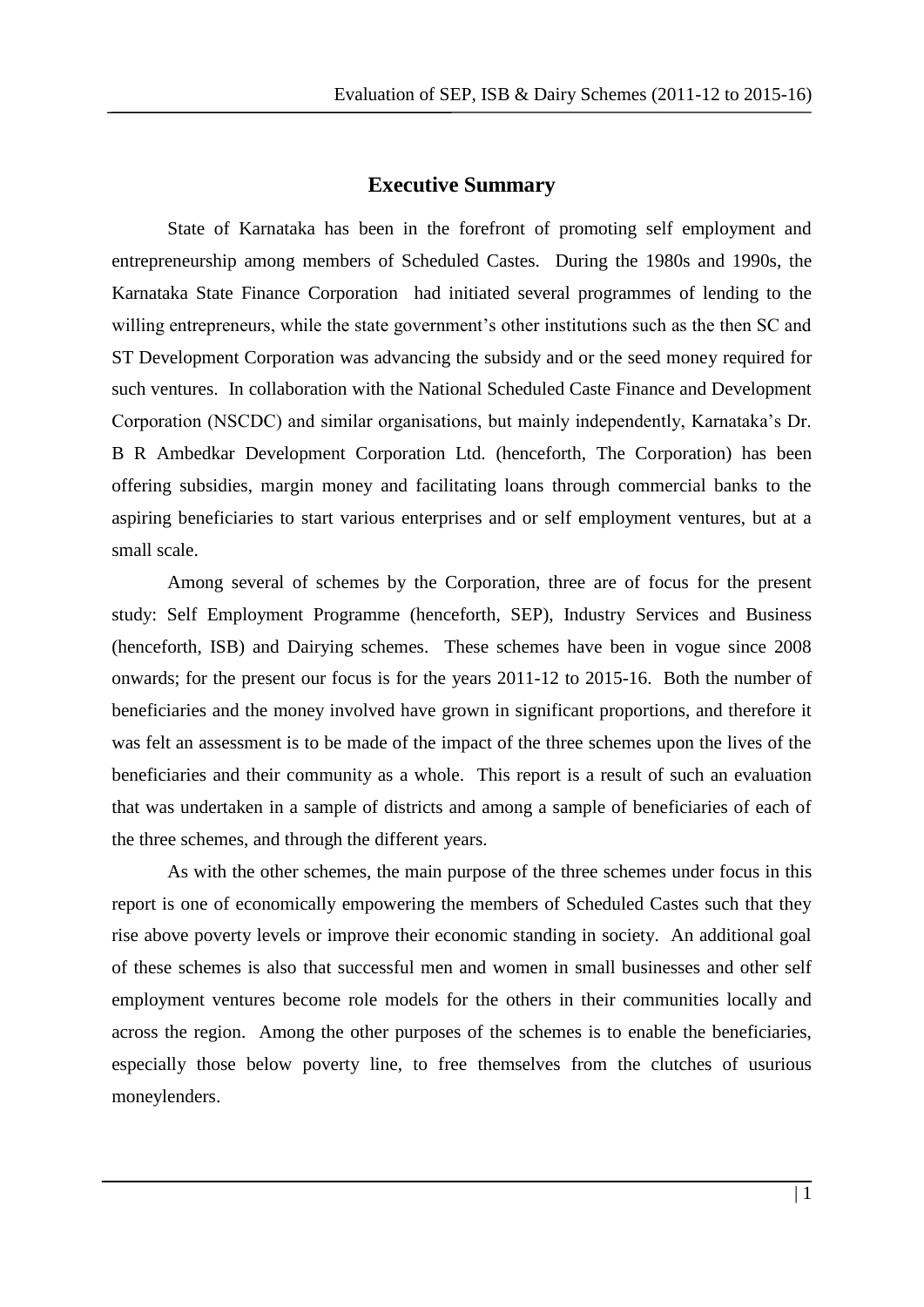### **Evaluation Objectives and Methodology**

The purpose of the study is to evaluate the extent to which individual SC members have been empowered economically and socially by the three schemes implemented by the Corporation from the financial years 2011-12 to 2015-16. More specifically the objective is to assess:

- A. Awareness created to face competitive situations and make them self employed.
- B. Current status of individual beneficiaries and impact on their economic status.
- C. Identify bottlenecks experienced by beneficiaries in getting sanction or approval from the Corporation and Banking Institutions.
- D. Identify the constraints in implementation, and suggest measures for the improvement of the existing schemes.
- E. Collate suggested measures for improvement of functioning of the schemes.

While the above were the broad objectives of evaluation, this was to be achieved also by finding answers to certain specific questions. Some of them were specifically to dairying programme, while the rest were in common. They are listed below:

- 1. Have the Committees and District Managers of the Corporation been making proper selection of beneficiaries? In how many cases (percent terms) the selection was found to be faulty? Where, how and why? Are there any indications of the failures to be responsible for the failure (or otherwise) of the schemes?
- 2. Is selection procedure the adequate (to meet the broad objectives of the Schemes) or are any changes required to achieve the objectives of the schemes?
- 3. What Skill development trainings have been imparted under SEP/ISB and Dairy? Who imparts the training? Has the training been helpful? If yes, how and to what extent? Alternatively, what kinds of skill gaps exist in taking the maximum benefit of the schemes?
- 4. Can the EDP training programme be made part of the DPR? Should the commercial banks be given the responsibility of the training? If not, why not? Who is suited to offer this training?
- 5. Whether the beneficiaries have been Self Employed/ engaged in Industry Service and Business/ Dairying after availing of the benefits? If so, have they continued with the activity? If not, reasons to be furnished? These address the concerns of sustainability.
- 6. Is there any development in the business activity undertaken under these schemes? If so, are they getting better or expected profit from the business? If not, why not?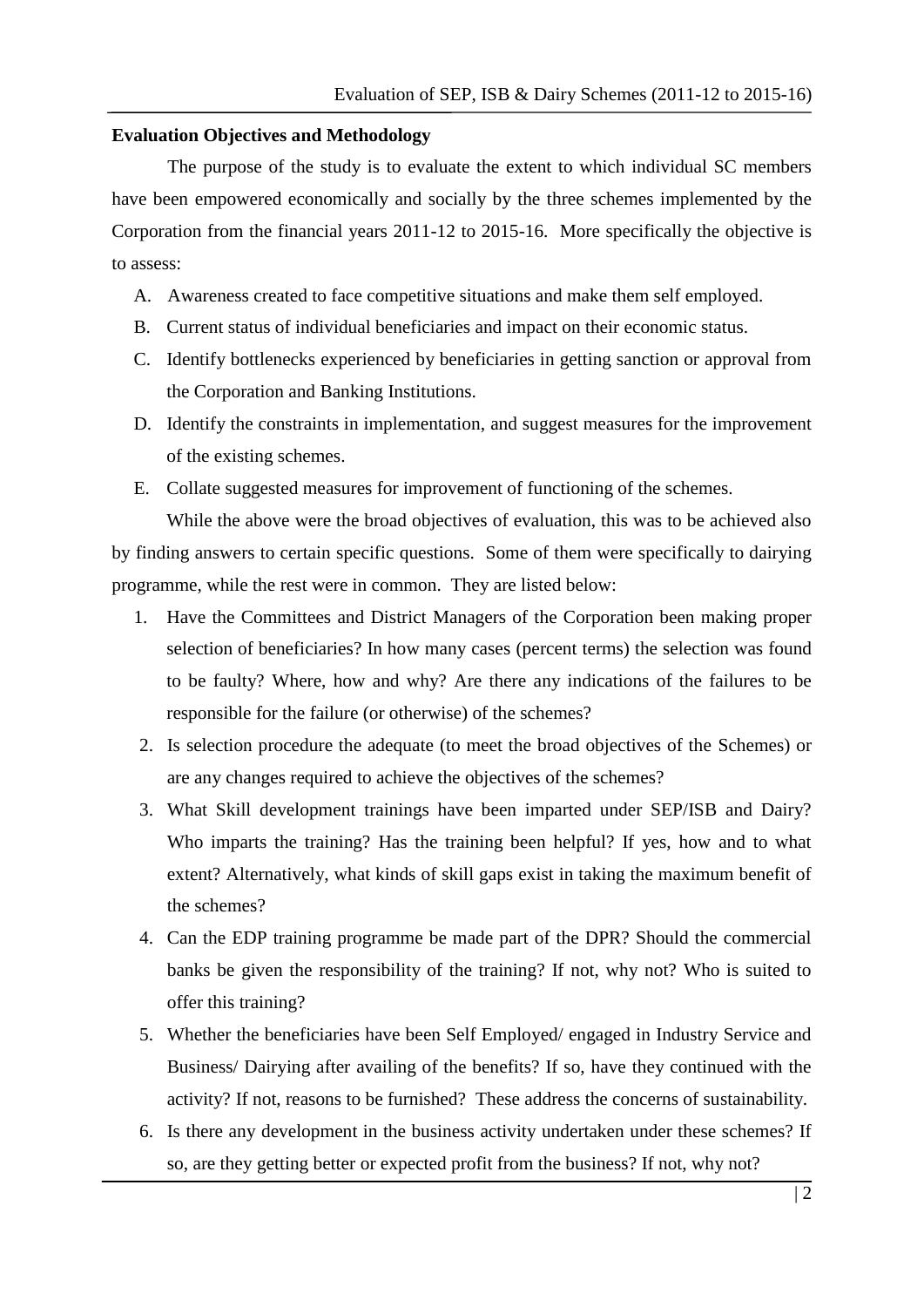- 7. Has the monthly/annual income of the beneficiaries increased? If so, to what extent? Give details with few examples of increase/decrease in income.
- 8. Whether the beneficiaries are utilizing the loans for the purpose for which it was sanctioned? If not, what action is taken in case of mis-utilization?
- 9. What is the amount of loan (year wise) taken from banks by the beneficiaries selected for evaluation? Are banks demanding collateral security for sanctioning loans? Whether the loan has been repaid timely and completely? If not, what is the payment percentage and what are the reasons for cases of non-payment?
- 10. Has the socio-economic condition of the beneficiary families improved? (Evaluator to create indicators for measuring this on perceptions of members and then report on its bases). If not, give details?
- 11. Please document 2-3 outstanding examples of success under the schemes which is worthy of emulation and being flagged as case studies. Similarly, are there some examples of failure that result in learning for future?
- 12. Whether the repayment of loan is as prescribed in by the Corporation? If not, why? What is the action taken by the Corporation in case of default? Please elaborate.
- 13. Whether the beneficiaries are made aware of the repayment schedule of the loan received under the schemes? How is that made? Is it effective communication?
- 14. What is the amount of loan and interest which was waived by government after the loan waiver was announced? What has been the impact of loan waiver for beneficiaries? Is there reliable indication to suggest that this may result in unwarranted or unintended consequences like wilful default?
- 15. What are the constraints of financial flow from the Corporation to beneficiaries? How to further streamline the process?
- 16. Please document district wise as to which scheme is most prominent in the district and most profitable in the district? Is the most prominent scheme the most profitable one too?
- 17. Please identify and document the areas of capacity building requirement for each of the schemes of Corporation.
- 18. Should the schemes be continued? If no, why so? If yes, with what modifications/ recommendations?
- 19. Specific Questions relating to Dairy Scheme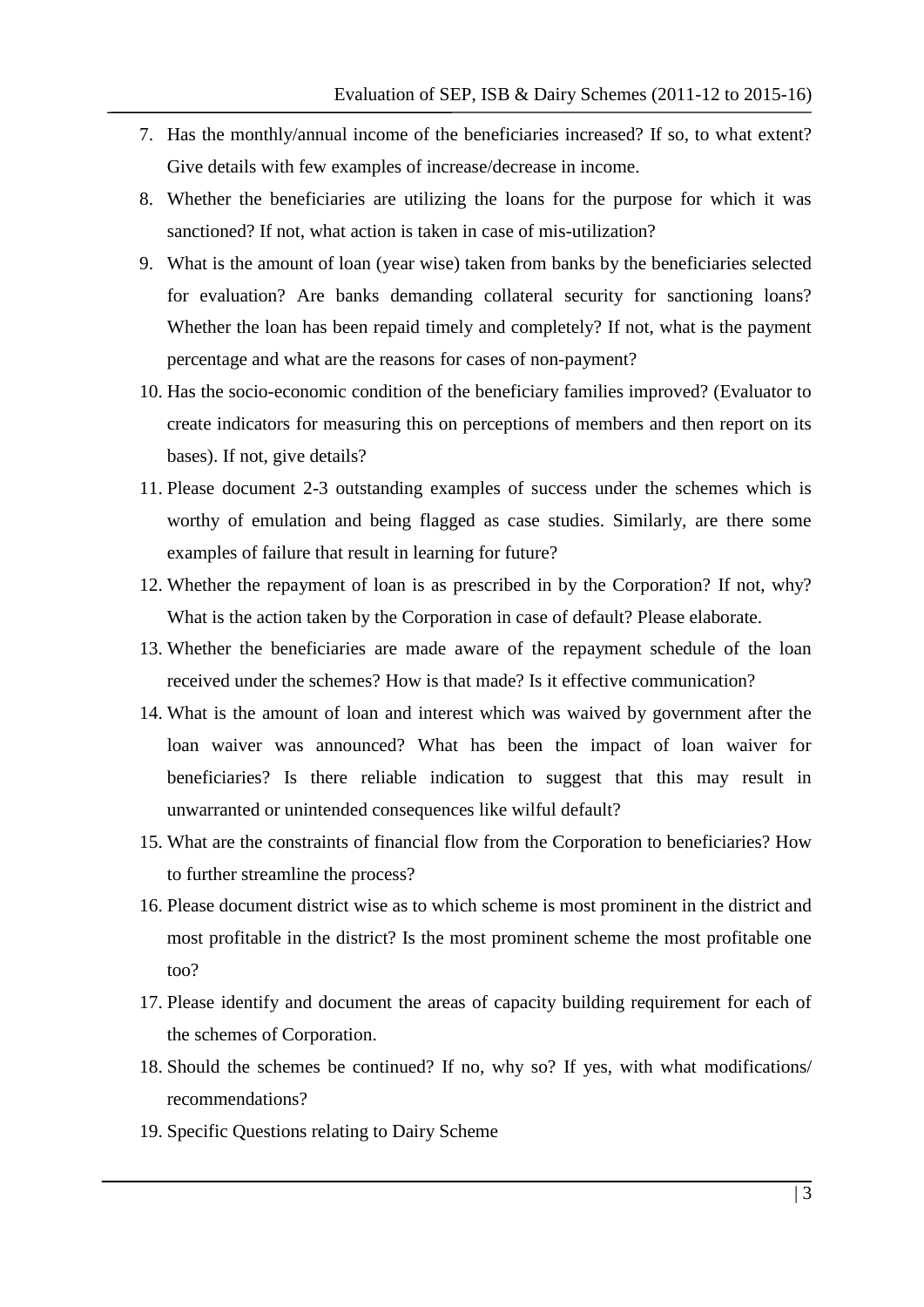- a. As per Government Order dated 31.12.2013, the milch animals are to be purchased from other States. Has it been followed? If no, from where purchases are made and why the deviation was done?
- b. Are the milch animals purchased as per regional requirements or not? If not, has the milk yielding capacity gone down? Please elaborate.
- c. Are there cases where the first milch animal is given and not the second? If yes, why the second not given?
- d. Are there any instances of milch animals being purchased without covering them under insurance? If yes, how many such instances were found in the samples selected and what action is taken by the departments for this lapse?
- e. How many death cases were reported by the beneficiaries? Have all the beneficiaries claimed the insurance amount and purchased another animal? If not, Why not?
- f. Are all the beneficiaries are members of the milk societies? If yes, who helped him to get the member ship? If not, where do they supply milk and at what rate? Please elaborate.

As per the Human Development Index, Literacy, Education, Health, Income, Savings, Individual/Household Assets are main indicators for measuring socio-economic development. These indicators reflect the standard of living of a person and his family members. Similarly, it reflects the development status of the state and the nation. "Before" and "After" situations describe the changes in living standards over time after establishment of ventures. In this context, indicators considered for the impact evaluation under three different schemes are as follows:

| Economic Impact                                                        | Social Impact                                                                                     |  |
|------------------------------------------------------------------------|---------------------------------------------------------------------------------------------------|--|
| Changes in occupation                                                  | Changes in Literacy/ Education of Self                                                            |  |
| Increase in income                                                     | and family members                                                                                |  |
| Scaling up/expansion of<br>activity/business/industry                  | Increased awareness, exposure and<br>confidence built up and Development of<br>life skills        |  |
| Increase in Assets                                                     |                                                                                                   |  |
| Reduction of burden from taking loans<br>Savings in Bank/ Bank balance | Changes in consumption of food,<br>improvement of health and reduction in<br>spending for health. |  |
| Easy Access to Bank and low interest                                   |                                                                                                   |  |
| loans                                                                  | Changes in social status                                                                          |  |
| Decrease or avoidance of dependence<br>on private moneylenders         |                                                                                                   |  |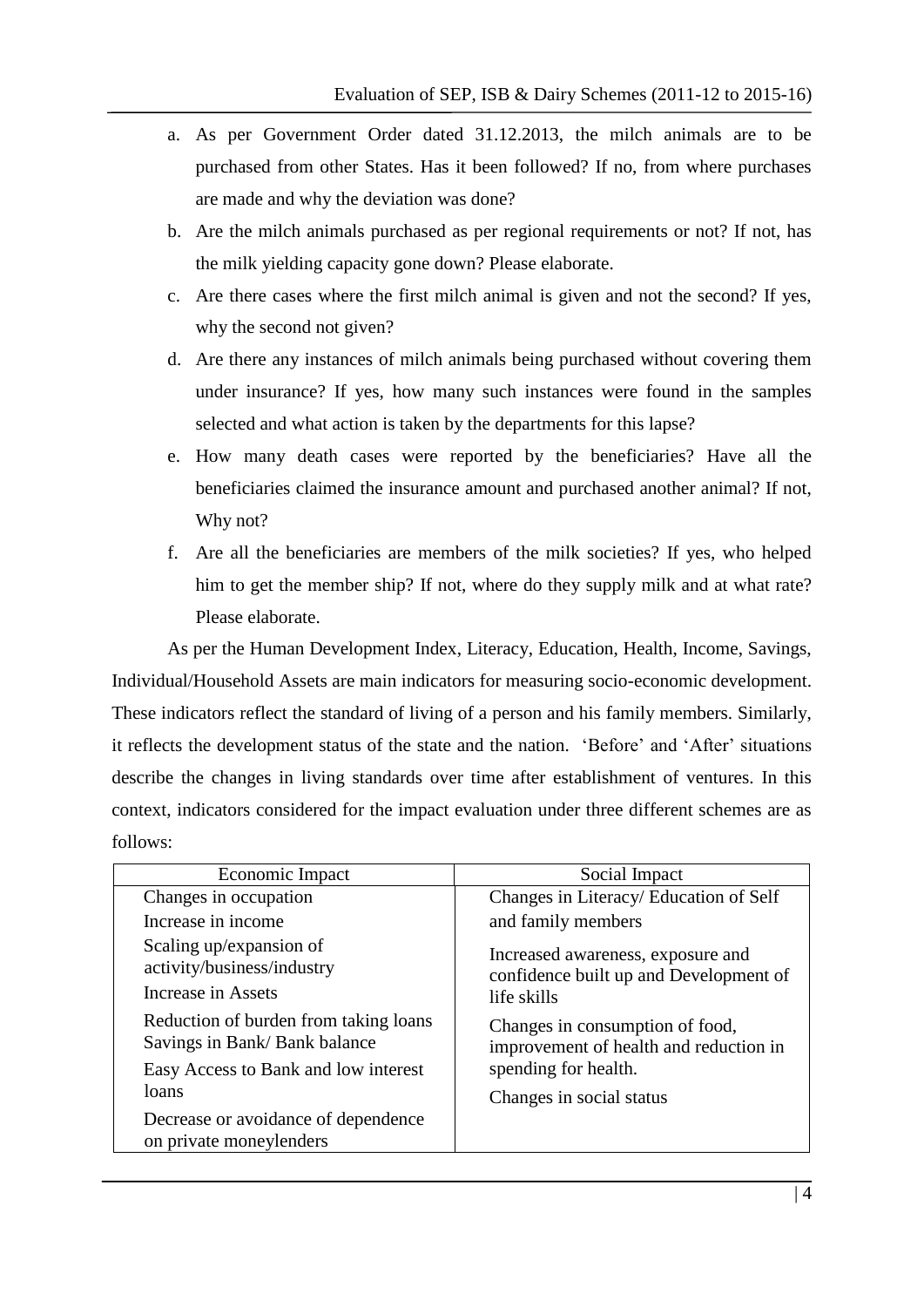Analysis of the findings and their discussion follow these indicators, and the table accompanying each gives us a quantitative description of changes or their non-occurrence.

### **Evaluation Methodology and Sampling**

Given the set of objectives and evaluation questions, as also the scope of the study, it was decided to adopt a multi method design for evaluation. The study combined a sample survey among the beneficiaries, stratified in terms of the years of their becoming a beneficiary, the district from which they hail and in terms of the different schemes. Structured questionnaires, some with open questions and most others with specific options to choose as responses, are deployed among the sampled beneficiaries. To assess the manner in which selection of beneficiaries takes place for the different schemes, and the process of implementation of schemes, District Managers of the Corporation in the sampled districts were interviewed, as also interviews of sample of commercial bank"s staff were carried out. Since the process of selection of beneficiaries of the schemes is led by the MLAs in the Taluks, it was proposed to contact five MLAs for an in depth interview, but in the end we were able to contact only three MLAs, but we managed a very useful meeting with a former minister of Social Welfare Department, Mr. A Narayanaswamy. What could not be accomplished was the planned interviews with the Bank Managers for this study – especially field data collection coincided with the demonetisation and its after math. No banker, at any rank was available for interviews, although we did manage a very useful telephone interviews with about six of them.

#### **Sampling Procedure**

Certain assumptions were made in order to pick a random sample of beneficiaries. First, that the population is fairly homogenous. Secondly, that they are generally poor, and that the specific ventures they started under each of the schemes did not make much difference. Since at that point of time, it was not possible to verify whether the purposes mentioned while applying for a loan was the same as what they undertook as a selfemployment or business venture. Third, fresh beneficiaries and the successful beneficiaries from the older years of the schemes were likely to be traced (not moved out to other locations of residence than the address given at the time of applying for the benefit); that there shall be no hurdle to recall information sought from them.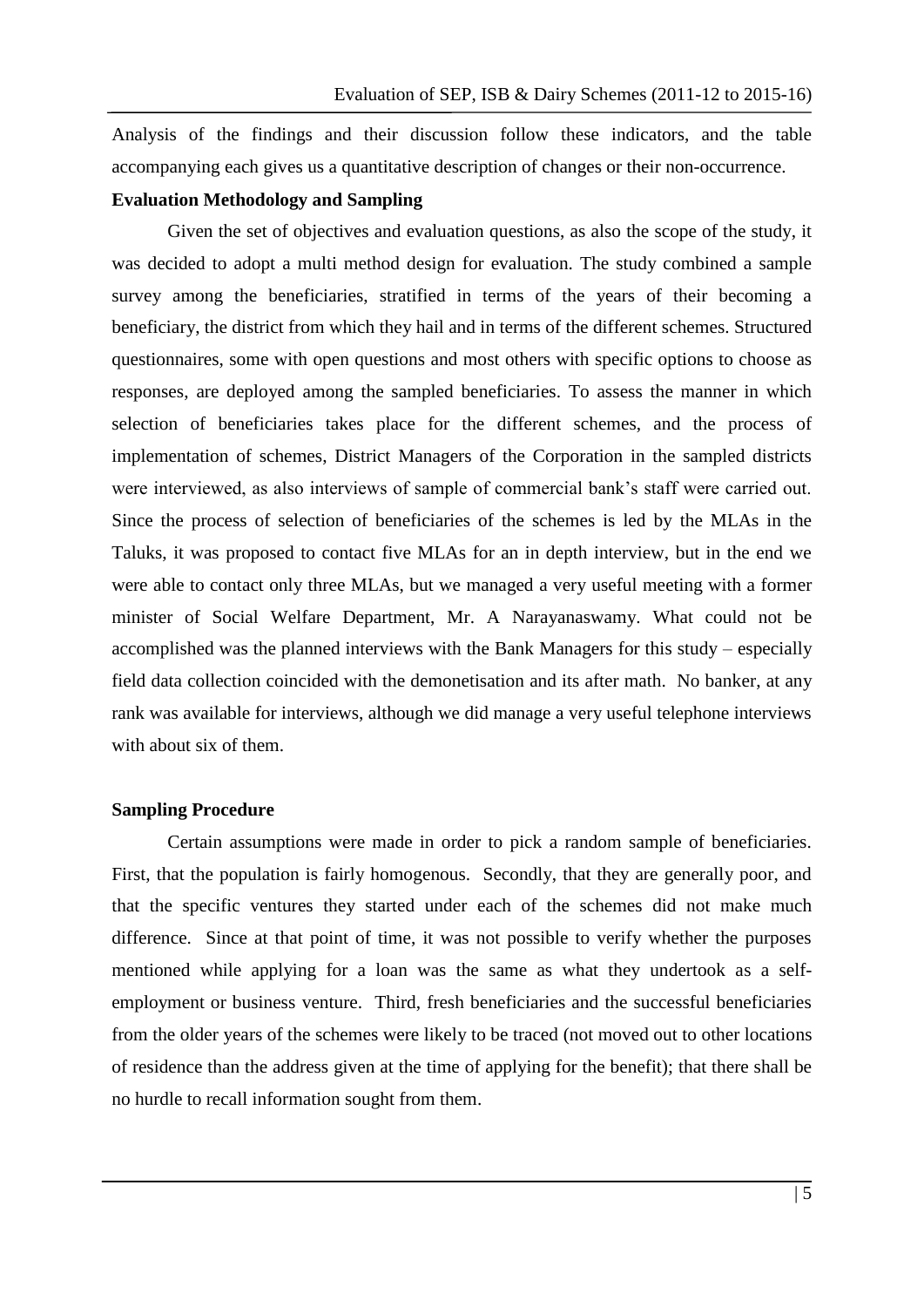Given these assumptions, it was decided to select one district per year from each of the revenue division in respect of each of the schemes (SEP, ISB and Dairying). As has been stated earlier, over the years the number of beneficiaries in these schemes has increased, but their representation in the different districts is not uniform. Therefore it was decided to select beneficiaries from Year 1 (2011-12) from such a district with highest number of beneficiaries in a given scheme, and Year 2 (2012-13) from a district with second highest number of beneficiaries. Likewise the Year 5 (2015-16) provided the sample from a district with the fifth highest in numbers of the corresponding scheme.

Further to ensure that there is sufficient representation of those beneficiaries with larger gestation period to demonstrate any change resulting from the schemes, it was decided to choose a scaling down sample for each successive year. In other words, the oldest year (in this case, 2011-12) would have a relatively larger proportion of sample respondents than the succeeding years. As per this principle, the beneficiary representations in the sample were 8, 7, 6, 5, and 4 per cent respectively for 2011-12 to 2015-16 in that order.

### **A Profile of the Sample Beneficiaries**

Distribution of sample beneficiaries peaks at the age group of 36 to 45, and so it may be said to be more of a younger aged beneficiaries. However, if small in numbers we find quite a few beneficiaries who are much advanced in age – even beyond the permitted age. Going by the responses given by the beneficiaries pertaining to their age at the time of interviewing them, clearly 20 beneficiaries were ineligible. The question therefore remains: is it that appropriate to support economic ventures for persons who are relatively more advanced in age? Would that yield the desired result of successful self employment ventures, and transform their livelihoods?

Further, many respondents had clearly indicated that "it was a son or a husband who had to made the elder person to apply" for the actual person may have been ineligible for the loan for a variety of reasons. One such reason is that the person may have been working in a public sector undertaking or be an employee of a Government department. Many members of beneficiary households were working as hostel cook, hospital assistant, an attender or peon in a government's department, a school or college teacher, policeman, bank's employee, etc. Selection of beneficiaries from such families is in violation of the norms prescribed. As may be anticipated, a majority of the beneficiaries of Dairying scheme consists of women (69.3 per cent).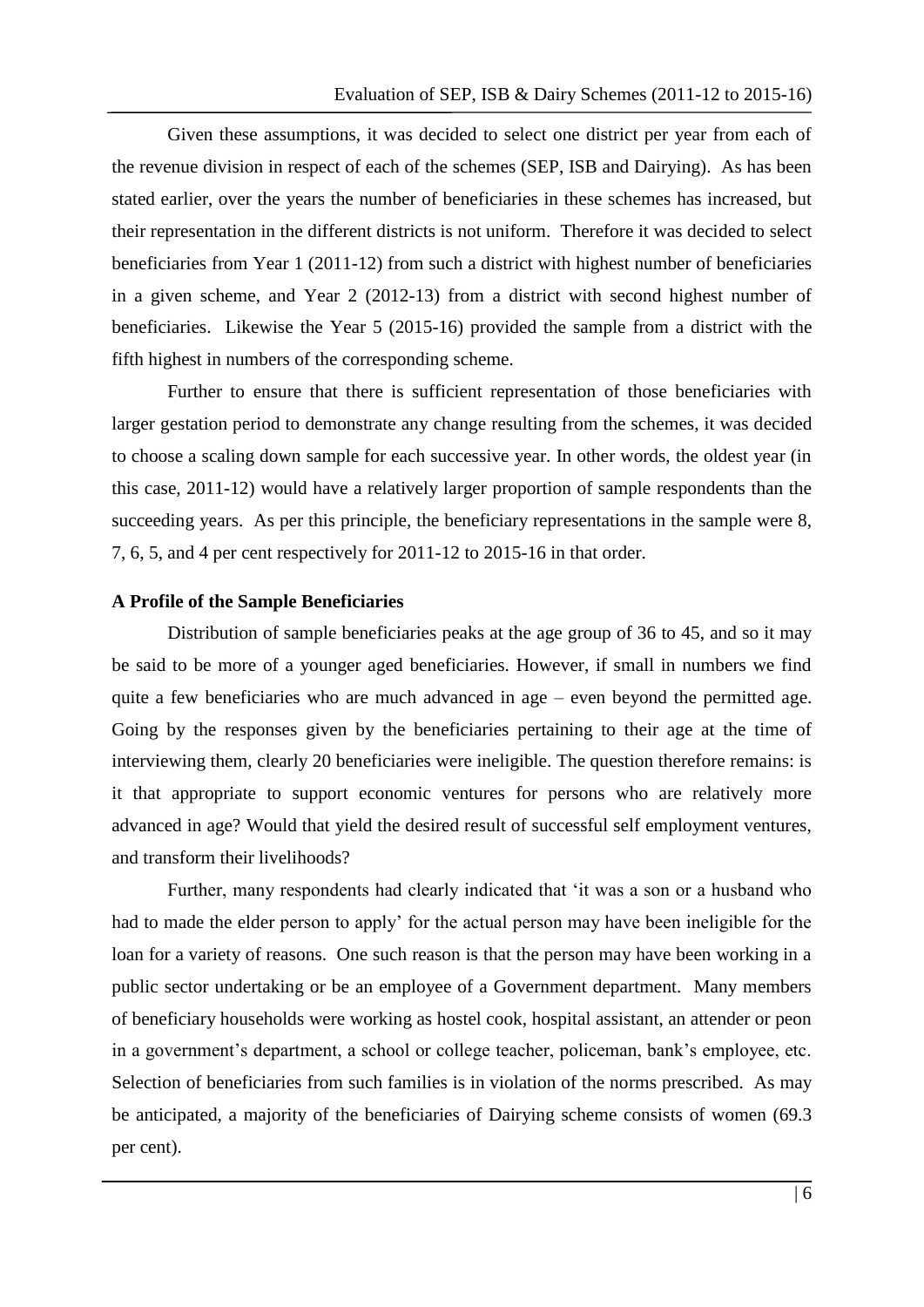There is little surprise when looking at the educational background of the sample beneficiaries. Slightly over half of the beneficiaries are educated up to or less than SSLC – the 10 years of formal schooling. A half of this sub-sample have only education till  $7<sup>th</sup>$ standard or less. Almost a quarter of the beneficiaries reported not to have had any education, many of whom were less than 40 or 45 years in age. Although they did not explicitly say this, there seemed to be a tendency for them to claim no education in comparison to what one would like to say as respectably "educated" in a formal sense – which probably could be high school or collegiate education.

#### **Schemes Implementation and their Outcome**

Our answering several of the Evaluation questions listed above made it mandatory for us to analyse the application forms submitted by the beneficiaries and of the proceedings of the Beneficiary Selection Committee. Accessing these was not an easy task, and in the end not completely successful. The district offices in almost all the districts are in rented premises and inadequately roomed. Most district offices are run with what many officials described as "skeleton staff." As such they could not assign the task of tracing the applications required for the study to any of the available staff members who were in any case over burdened with their routine work. Thirdly, there seemed also some hesitation in searching for the files for there was a tendency for them to be incomplete in many respects. This last observation is being made by having looked at such applications that were made available to us. Also not traceable was the proceedings of the Selection Committee headed by the MLA.

The first conclusion of the evaluation is that although the Corporation has laid out clear and elaborate rules and procedures for the selection of beneficiaries for the three schemes, it seems as though none of it is being followed systematically. The selection finally takes place based on the choice of the MLA, and rarely with the involvement of any other designated members of the Committee*.*

As an evaluation report, therefore, it is obligatory that certain observations are made in respect of the above sets of information. First, there is a need to take a fresh look at record maintenance both for the purposes of monitoring the progress of schemes implemented as also for enabling the commercial banks with loans recovery processes. Staff in the commercial banks on their part point out that the Corporation shows least interest once a cheque for subsidy is released. There seems to be hardly any concern about following up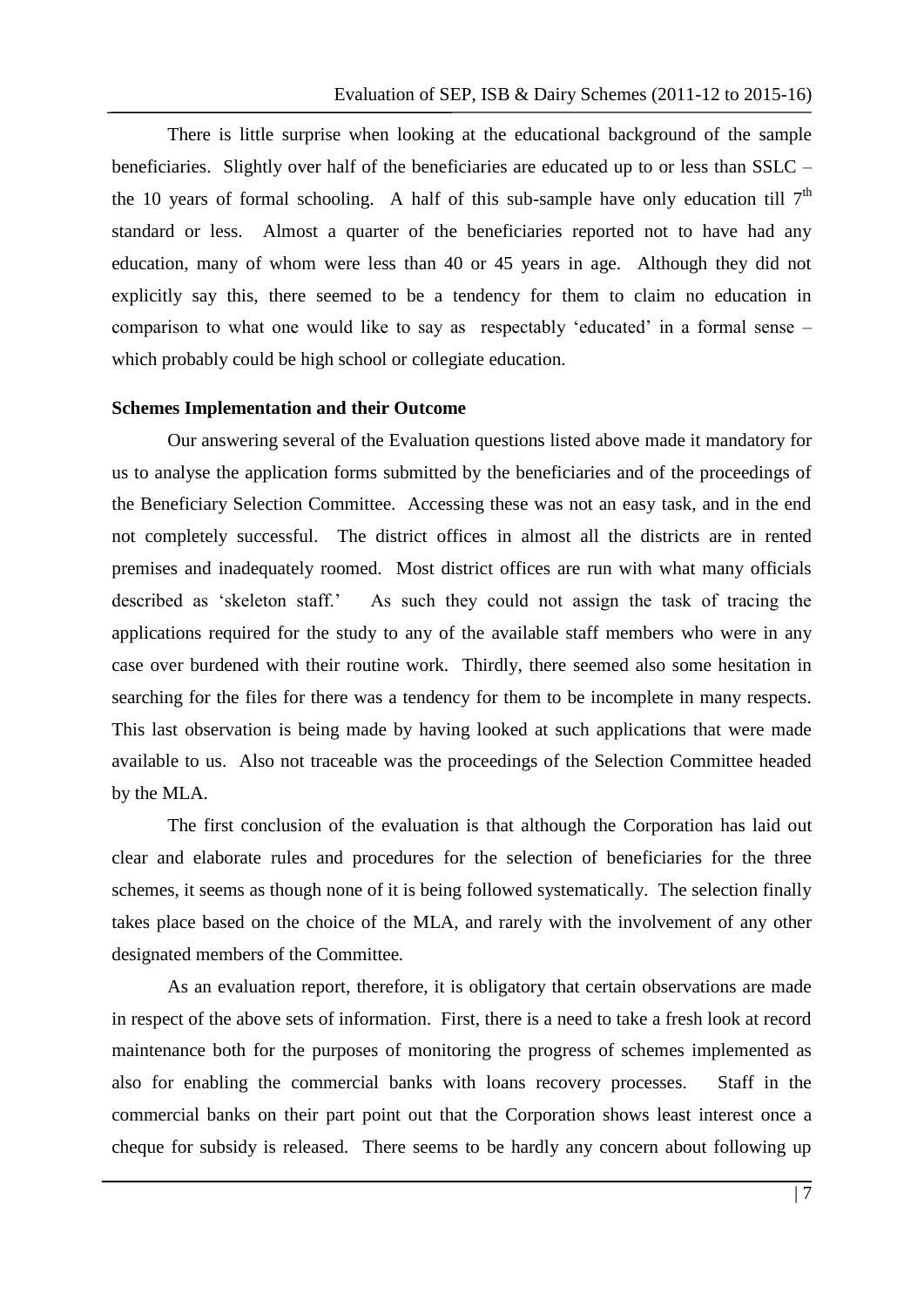either on the success of the schemes with the beneficiaries or repayment of loans. Secondly, given the progress being made in e-governance, it is not altogether impossible to convert much of the documentation process to digital form such that valuable data is not lost and follow up becomes easy.

Lest an impression is given that much is being made out of applications and other documents being available or not in an evaluation, it should be clarified that the set of evaluation objectives and questions require having to study these documents. In their absence, we have had to depend mainly on those beneficiaries for whom the documents were available and on the responses given by the beneficiaries themselves. Factual information specially involving numerical values or dates generally tend to get blurred because of the recall lapses in all interviews or questionnaires.

#### **Self Employment or Re-employment?**

It is difficult to concede as acceptable is when applicants seek support for "self employment' schemes when they are actually engaged in the same occupation already. Thus, for instance, there are 58 per cent were already engaged in one or the other occupation, and they have gone ahead and sought loans and subsidy to "start" these ventures. To the extent they make additional investment to improve or expand their already existing business activities, the Corporation"s support could be justified.

Reflecting well upon the manner of beneficiary selection, the list leads with prior occupation as "Labourers". To the extent they were indeed casual wage labourers, their selection as beneficiaries of one or the other scheme speaks well of the process. However, it cannot be refrained from noting that quite a few such claims were not really convincing enough as we learnt from subsequent FGDs in some locations.

#### **Schemes at Work or Otherwise**

Two not so happy outcomes are when having started a venture of self employment, a person closes it down, or when having received the subsidy and loan through the Bank, the beneficiary does not start any venture at all.

In terms of the years when the scheme was implemented and whether or not a venture continued to be in operation, we found *the tendency for more recent year ventures to be in operation, notwithstanding the fluctuations in the intervening years. The hypothesis, if read as 'older the scheme, greater the tendency for closure of the venture' is thus confirmed by the findings among the sample beneficiaries.* The challenge, therefore, is one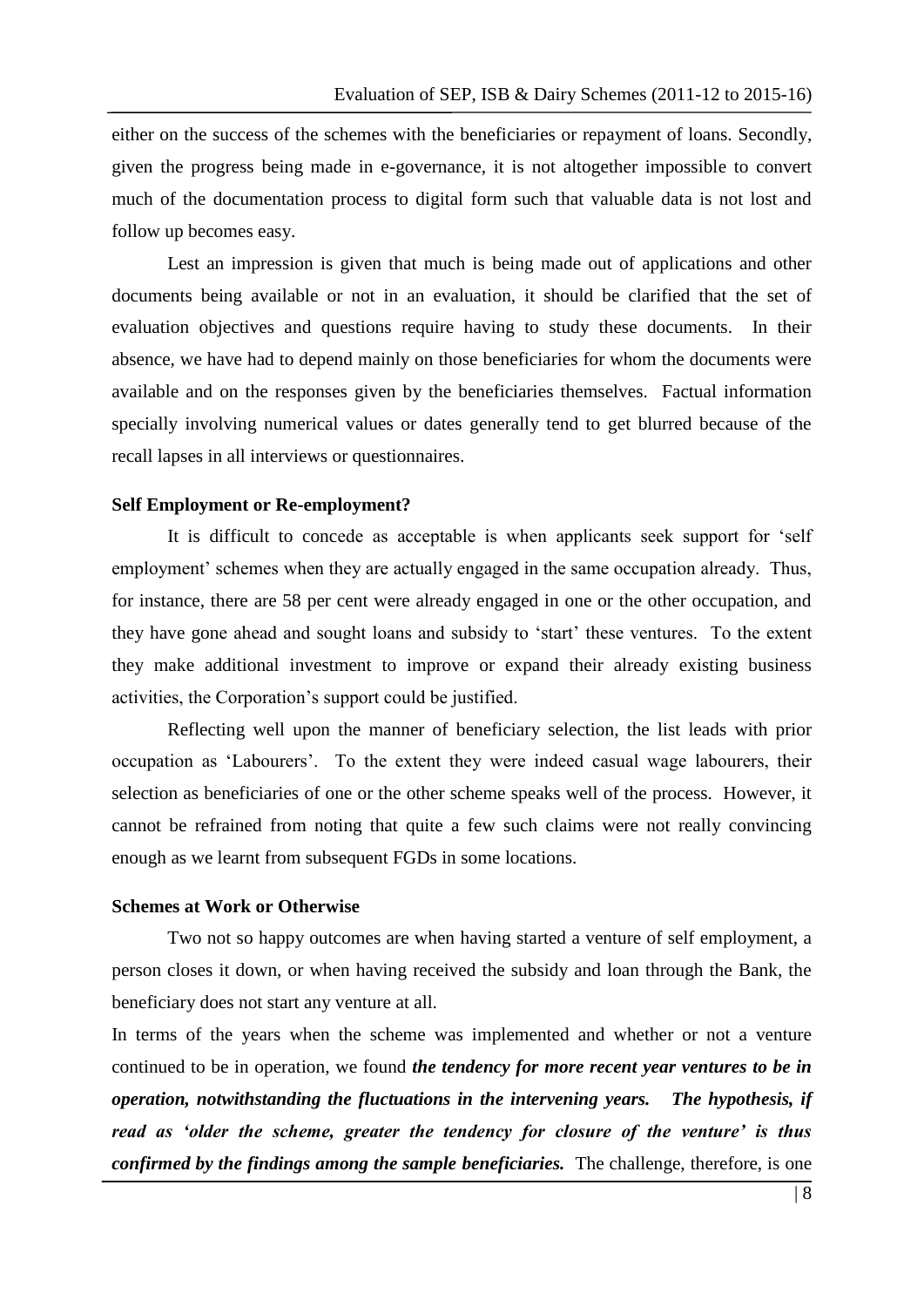of maintaining business sustainability in new-self employed persons among the Scheduled Castes.

As compared to SEP and ISB, dairying has the least share of beneficiaries who report their activity to be in operation. The highest share in any year in Dairying is 60 per cent, where as the highest in SEP and ISB are 85 per cent and 75 per cent respectively. Incidentally, the three readings are all for the year 2015-16.

What accounts for a high rate of misuse of loans and subsidy in dairying sector? When asked our respondents the more frequent explanation for not starting a venture or having closed it was that the past couple of years had been severely draught hit. They had found fodder and water a major problem and therefore some had stopped dairying (by selling away the cows or buffalos). Only five of our dairying respondents had reported the animals having died, although they had not claimed any insurance. Whether or not the Corporation was aware of this widespread negative outcome, perhaps the continued emphasis on dairying during draught years could have been avoided.

We found in almost about 30 per cent of the sample cases there to have been some distortion between what they had applied for as a venture, and what they actually started. **Data suggests also that ventures are likely to be more successful when they are, in actuality, an additional source of income for the beneficiaries. Not so successful, if they are the only means of income. This proposition is true also for those for whom the scheme contributes to a different occupation than the earlier one. For, in respect of 94 per cent of the beneficiaries whose current occupation (thanks to the scheme) is different from what it was prior to the scheme, their ventures were still in operation, that is, they were successful. Failures have been more predominant when the occupation prior to the scheme is the same as what the scheme gave them: 30 and 41 per cent respectively who reported the ventures to be closed or that they did not start.**

There is a tendency for a venture to be successful or to be in operation being higher if they are not operated from within ones" own house or residential premises. Ventures such as provision stores, retail shops, sari and garment units, DTP Centres etc., can hardly expect to be a commercially successful venture *unless* the residential premises is located in a commercial hub or somewhat proximate to a market place. The ventures on pavement – even if in a small scale – thus seem to be doing much better than those run from homes.

Due consideration seem to be given while sanctioning a scheme to a beneficiary by scientifically examining the proposed venue for the venture to be undertaken and would that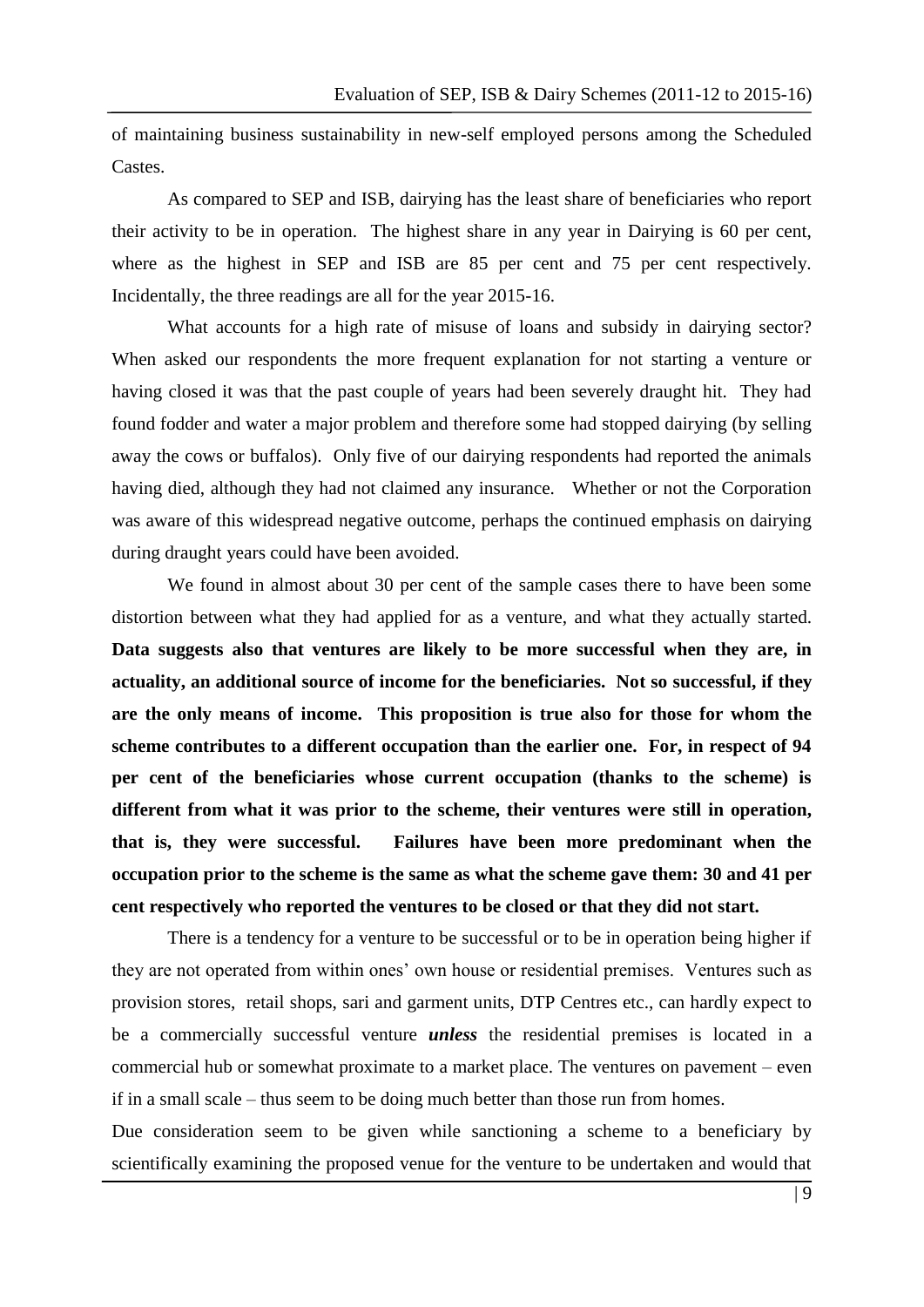be likely produce a sustainable business opportunity and good returns. In other words, a minimum 'market research' is to be made before approving the application for a loan.

This evaluation has found **a close relationship between the amount of money approved as Unit cost and whether or not the venture remains in operation, or gets closed if not starting at all**. Even within each scheme – which has upper limits as applicable to the scheme – we find the incidences of a venture being in operation when the Unit cost being higher. Correspondingly we find a decline in the proportion of units that are either closed or not started at all with a decline in the amount of Unit Cost disbursed.

This finding of a strong correlation between the Unit Cost and the incidence of success of a self employment venture sends out a strong message seeking a review of the quantum of money being approved for establishing self employment verntures among Scheduled Castes. Perhaps, there is now a need to make a scientific assessment of the amount fixed for support within the different schemes. Further in respect of Subsidy and loan components also we came across what we may describe as "arbitrary" variation in the extent to which each of these was assigned to different individuals, within and across different districts, if not Taluks and/or Constituencies.

What this evaluation makes as a suggestion is to arrive at scientifically determined levels of Unit Cost that will also take into consideration the specific unit to be established than merely addressing the target number of beneficiaries and target amount of money to be disbursed.

There is an urgent need to (re-)build a communication network between the district level officials of the Corporation and the lead banks that lend money to the selected and recommended beneficiaries. For the present the contact seems to come to a halt once a "Subsidy" cheque is issued favouring one or the other beneficiary. The Corporation rarely gets to know if the beneficiary made any use of it, and whether or not the bank gave the corresponding loan as specified. A substantial number of beneficiaries had listed the following as issues with the commercial banks, and it is not certain if the Corporation was able to resolve them: "Received Subsidy, but not the loans", "Loans advanced are much lower than what was approved", and "Do not know what happened to my subsidy amount". There are enough bases to suggest that there a bias against the poorer than the others in matters of loan processes in commercial banks in all the districts and concerning each of the three schemes. Over three fourths of those experiencing problems with the banks have not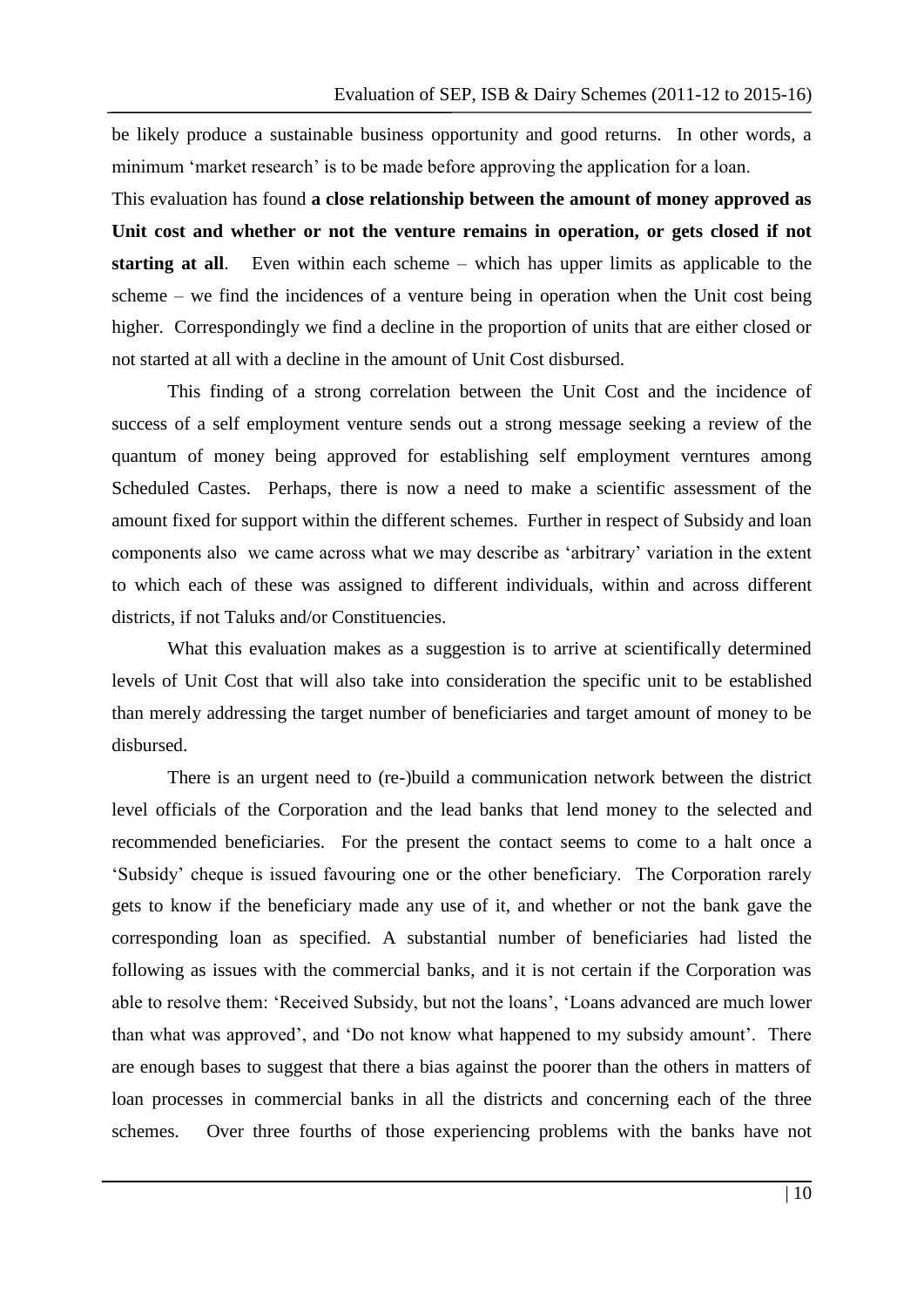ventured start anything to be self employed, while almost ten per cent tried to run a venture but soon closed them down.

The Corporation has to undertake on an a priority basis: Examine the loan papers currently for the period under evaluation, especially prior to the 2013 loan waiver so as to determine the extent to which there are FDs created against the waived off loans, if not all the other loans. Perhaps such a review may even open up opportunities for many to revive those that had been closed up, or encourage those that had not been started at all. Just to give an idea of the quantum of money involved we reproduce the data below culled out what we know as the sum advanced and sum given as Subsidy. Even if only a fraction of the subsidy was converted as FD, the uninformed beneficiaries may get the true benefit of the scheme even at this stage.

| Total Units (No.)                         | : 447               |
|-------------------------------------------|---------------------|
| <b>Total Unit Cost</b>                    | $:$ Rs. 3.70 Crores |
| Total Loan Amount                         | $:$ Rs. 2.53 Crores |
| Total Subsidy Disbursed : Rs. 1.17 Crores |                     |

A third of the respondents – 33.78 per cent, reported no change in their income despite being beneficiaries of the schemes. As may be surmised, a majority of them had either not started the venture for which they had received the loan and benefit, or had closed it down sooner or later. The rest, a majority, make good and profitable income, ranging from 10 per cent increase (about 50 per cent in that category of income increase), while nearly 85per cent each who have accounted for 75 to 100% income, and over 100 per cent income.

Beneficiaries make a suggestion: The Corporation ought to consider supporting us from time to time (based on our performance and loan repayment patterns) extend further loans and support. Closing the doors on us merely because we had once taken the benefit from the Corporation is like expecting that we can swim against any floods even as beginners in swimming in the sea of business!

Having interacted with a widely ranging sets of beneficiaries and in different parts of the state, , and having analysed several associated factors co-occurring (if not determining) with venture failures, it is our view that EDP could be offered to those ventures that have taken off and are running. For, it was observed – as several of tables and graphs in the foregoing analysis may substantiate, factors associated with failures in their self employment ventures have little to do with whether or not they have entrepreneurship skills. It is the manner in which their application was processed and sanctioned, the leakages that occur in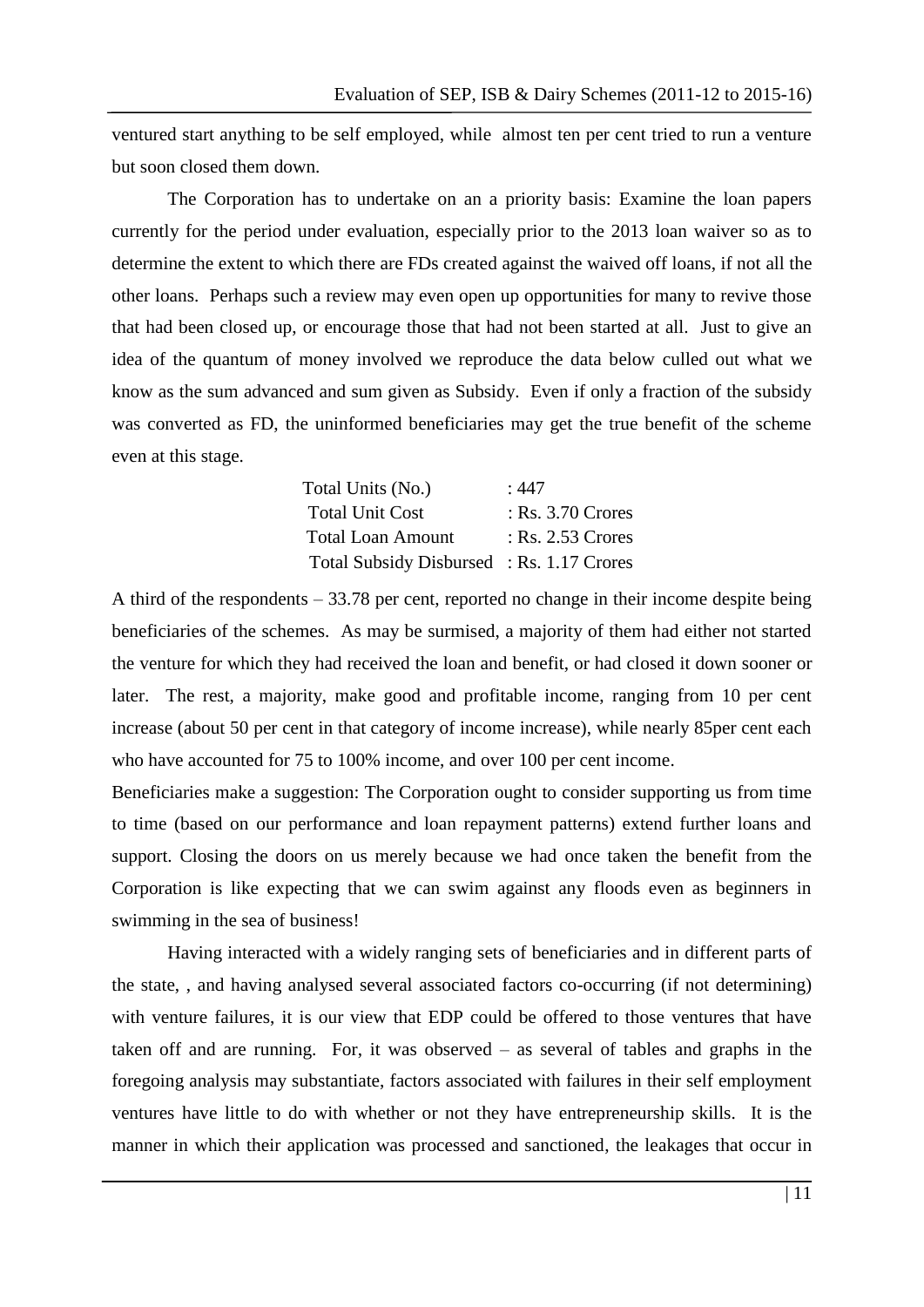the capital they receive, the amount of money eventually made available for starting a business, etc. that impacts the success or failure of the venture.

## **Up-scaling and Expansion**

Only in about 14 per cent of our sample of beneficiaries, one may view the scheme to have contributed to an expansion of the already existing self employment venture. The good side of this is, indeed, over 90 per cent of such beneficiaries were still running their ventures, with only 10 per cent having closed it. Dairying is one activity in which a properly run venture would facilitate a "natural" expansion over the years. Female calves would be born in due course, and with their coming of age, the number of milch animals in the dairy should be increasing and therefore the dairy to be expanding. On the contrary, even out of 31 among 96 beneficiaries still running the dairy and with good profit had not expanded beyond one calf. When asked, most of them responded that it was too difficult for them to find other resources (water and fodder) and to find persons to look after the animals. Smaller families, especially when a household consists of just two persons, the tendency is to close down the unit than running it despite the initial profits accruing.

The specific G.O expecting beneficiaries to buy cattle from outside the state is an order on paper, and not followed even in case of our sample. Likewise, the study not did come across any insurance claims to have been made against the death of a cow of buffalo. A majority of the beneficiaries was unaware whether or not there had been any insurance taken out. Even if the commercial banks had included this cost into the EMIs to be paid, the beneficiary has no knowledge of it.

Only 29 of the 96 dairying beneficiaries had not taken the loan for a second milch animal. Among the rest who had availed of the loan for two animals – it is not certain that all of them had actually made use of the loan for the second animal. There is a widespread practice of "fictitious" purchase of animals from the fictitious sellers. This occurrence is despite the requirement that there should be a committee to monitor the process of purchasing the animals, which too seem to be more on paper than in practice.

Another interesting feature of dairying units is that less than 10 per cent of those who are running the dairy were actually members of a Milk Producer's Cooperative and was supplying milk to one its collection units.

In conclusion, there is an urgent need for close monitoring of the loans made to the beneficiaries and a periodic follow up of the self employment ventures. For this to happen,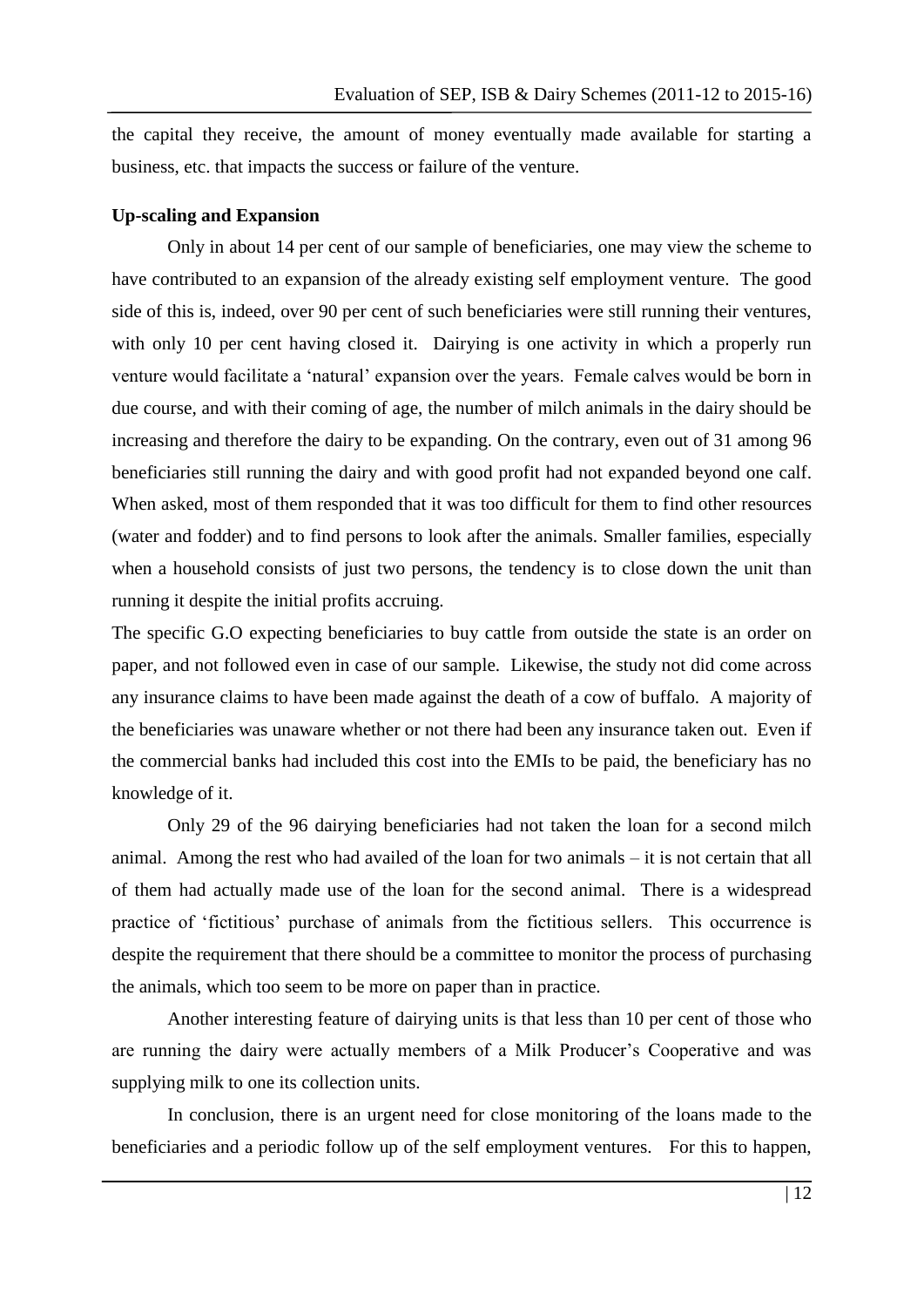there is a need first to tighten the method of selection of beneficiaries who are genuinely interested in self employment rather than merely as a political patronage as seems to be the popular perception of the schemes, and an urgent look at staffing the District offices.

## **Suggestions and Policy Recommendations**

Based on the findings and their analysis in of the field situation, data from sample respondents, a few individuals and groups in the FGDs, and in our own view the following recommendations are being made.

## **I. Selection of Beneficiaries**

- 1. Instead of precluding previous beneficiaries of the Corporation from becoming eligible for fresh loans/schemes, relax the norm to a period of three to five years after which they can be considered as eligible for fresh loans or schemes.
- 2. Minimise the time taken for selection of beneficiaries, and limit it to three months. Avoid the last minute rush of sanctioning the subsidy and loans to fulfil the annual target, and avoid the year-end rush at the commercial banks.
- 3. As in the other development projects, widely publicise in public domain the name and purpose of the selected beneficiaries each year such that the process of selection and information over who are the beneficiaries.
- 4. Scrutinise the applications more systematically and scientifically, and the process of documentation to be complete in every respect. Project proposals to be made mandatory with proof of requisite skills or expertise (if any), market potentials, extent of competition likely to be, and what the incremental income is likely to be, etc.
- 5. If schemes are meant to support the un-employed and create self employment among them, select beneficiaries who are actually unemployed. This may require some reconsideration of age of the potential beneficiaries, while relaxing it for women beneficiaries (who may have been housewives). There is a need to re-examine the current policy of giving a complete control over the selection of beneficiaries to the MLAs. It is this evaluation"s recommendation that there is an urgent need to "depoliticize" selection of beneficiaries by constituting a more realistic selection committee consisting of members of who are more equal than hierarchical in power and positions. In this regard we suggest to delink the allocation of grants and targets based on Constituencies; instead restrict it to administrative divisions as Development Blocks or Taluks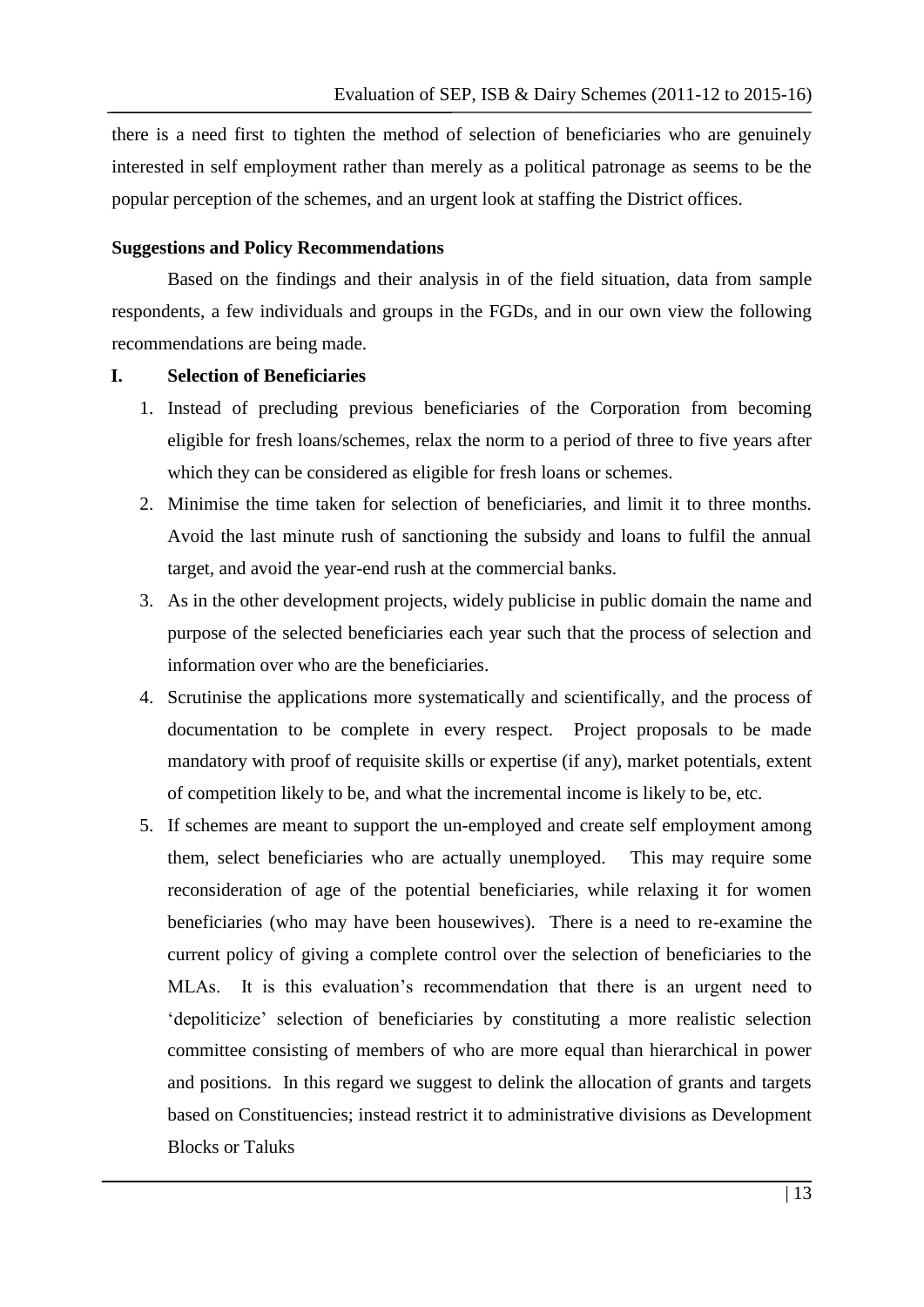6. Create a running pool of registered applicants, the list to be carried forward to the subsequent years. Select and approve the programmes based on seniority of application, eligibility (based on Dr. Ambedkar Corporation"s guidelines and the partnering Commercial Bank"s appraisal) for each year, but keeping in mind the other requirements such as a scientific calculation of capital requirements for different ventures. The practice of dividing up the annual targets into beneficiaries and schemes irrespective of what the requirement for a successful venture could be, as hitherto to be stopped. Findings of the Karnataka State"s Socio Economic Survey and findings of the District Development Reports should also be taken into account to determine specific self employment ventures that could be supported annually. In short, the selection of beneficiaries should also respond to the district's social development requirements.

## **II. Corporation's Relations with Commercial Banks and their Respective Role**

- **7.** Engage in a high-level 'Path Finding Dialogue' first to create a new (and free from prejudices) Lending for Development. Inclusive Banking should not be resulting in 'Inequality in Banking.' In this regard the Corporation could open a separate window to facilitate Banking Relations of the beneficiaries and the commercial bank. Mere listing of conditions and minimum requirements is of no value unless there is an administratively accountable system of monitoring. Thus, there is an urgent need to
	- **a.** Ensure that the subsidy granted remains a component of the unit cost and not as a security against the loan
	- **b.** Ensure that the subsidy determined is not independent of what the commercial bank determines as loan eligibility of a borrower.
	- **c.** Ensure that prior to release of subsidy Cheque, the commercial bank has committed itself for an amount of loan as approved. Current practice of first releasing subsidy amount, often not matched by a loan being approved or loan amount being varied, has been leading to misuse of subsidy.
	- **d.** Commercial Banks and the Representatives of the Corporation to jointly engage in loan recovery process.
	- **e. Involve the MLA (and other members of the Beneficiary Selection Committees) in loan recovery process as also the progress made or not made by the beneficiaries of the different schemes. This should pave way**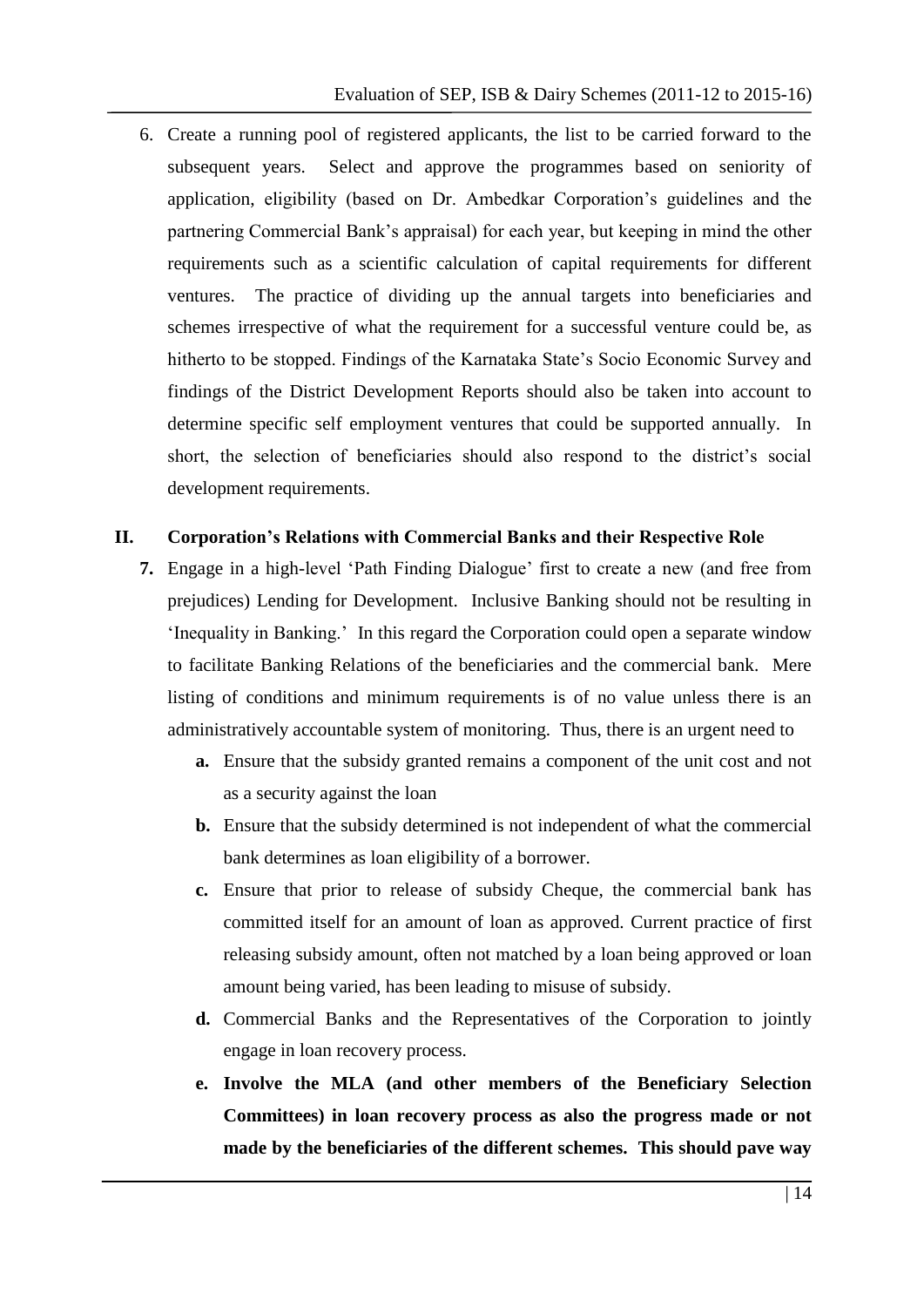**for a minimum accountability towards the beneficiary selection and in monitoring. To the extent an MLA takes the decision for selection of a beneficiary, he or she should be involved in loan recovery process also. Failed ventures (premature closure of Units, or their not starting at all) should be accounted for or cleared before a new list is approved; and recovery to be made from out of the MLA Constituency Development Grants.**

### **III. Other General Recommendations**

- 8. Arrive at a more efficient Human Resources Management plan, so as to minimise dependence of ad-hoc or temporarily employed staff members to administer and manage the ever expanding activities of the Corporation.
- 9. The Number of Field Officers etc. need to be proportionate to the volume of schemes in progress and underway, as also the number of Taluks or similar administrative divisions. *The over burdening of existing staff members with excess and time bound*  work is not only adversely affecting the quality of selection of beneficiaries but also the process of monitoring and recovery activities.
- 10. As soon as a list of beneficiaries has been finalised (and notified) convene a meeting of all the stakeholders [beneficiaries, district officials, bank representatives, etc.] to properly in simple language explain the procedures required in each subsequent step: loan subsidy disbursal, papers and forms they should sign and *not sign,* elementary Banking procedures, and repayment structures. For the time being, it is taken for granted that all these information is made known the beneficiaries and therefore the beneficiaries have become victims of lack of transparency, corruption and of middlemen or development brokers.
- 11. Take a fresh look at the amount of money determined for different Unit Costs (not merely in terms of schemes as SEP, ISB or Dairying) **and the corresponding subsidy to be disbursed.** There is a need to ensure that such Unit Costs and the corresponding subsidies are determined based on regional variations in cost of doing business, cost of raw materials (if any), minimum wages as determined for different occupations or trades, etc.
- 12. Now that Aadhaar and PAN Numbers are becoming part of identities, ensure proper synchronising and interlinking of loans, bank accounts and mobile numbers.